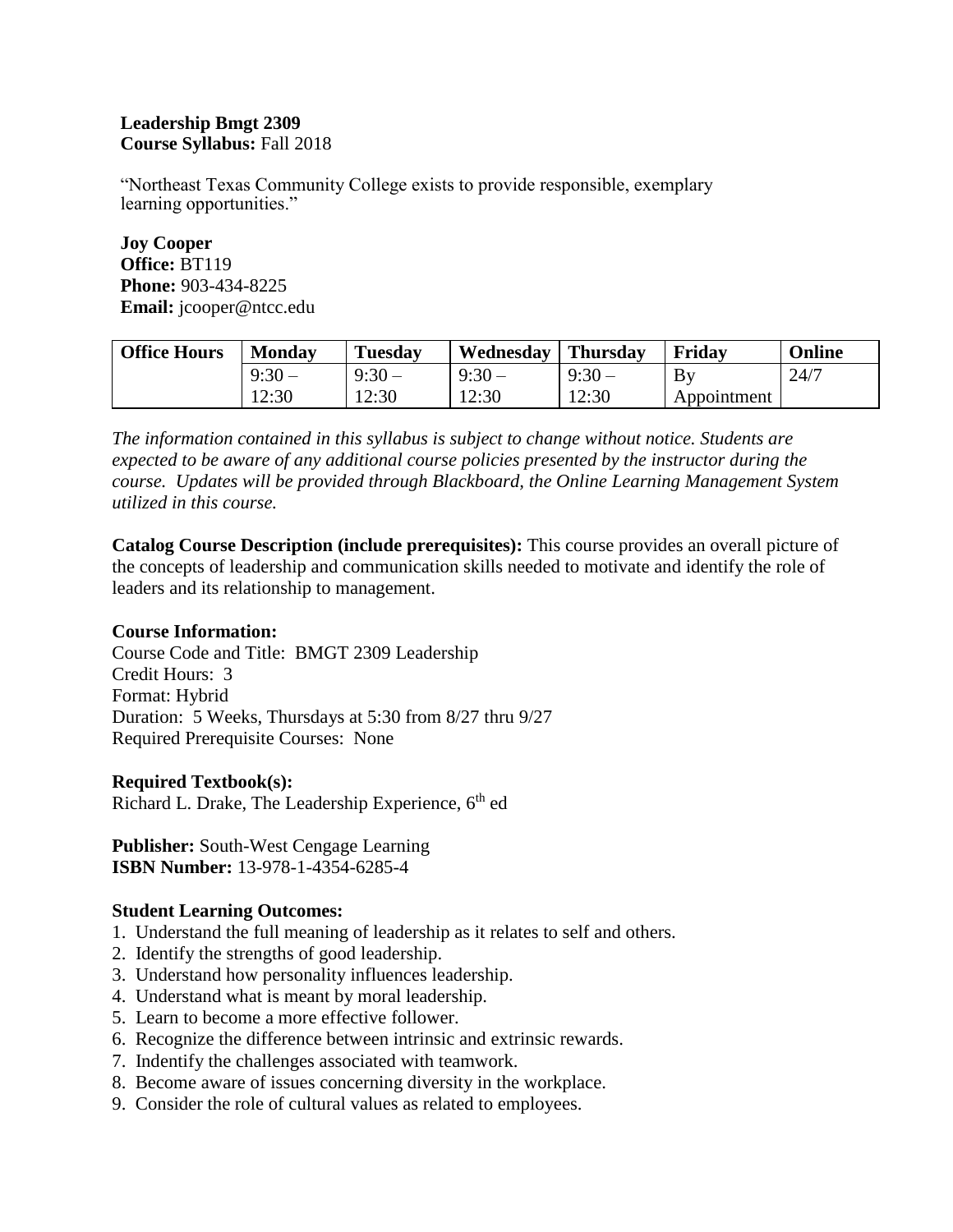10. Understand the role of power and politics in an organization.

### **Exemplary Educational Objectives:**

Exhibit the skills of case study analysis, in-class projects, and course project.

#### **Lectures & Discussions:**

See Blackboard for chapter resources, assignments, projects and discussion board assignments.

#### **Evaluation and Grading Criteria There are 820 possible points**

|                                       | Possible Points | Number                    |  |
|---------------------------------------|-----------------|---------------------------|--|
| <b>Class Meetings/Participation</b>   | 125             | 5 Class Meetings          |  |
| Assignments                           | 143             | 10 Assignments            |  |
| <b>Discussion Board Assignments</b>   | 76              | Board<br>Discussion<br>10 |  |
|                                       |                 | Assignments               |  |
| Exams                                 | 400             | 2 Exams                   |  |
| <b>Course Project/Article Reviews</b> | 100             | 1 Project                 |  |
| <b>Total Possible Points</b>          | 844             |                           |  |

Grades are awarded according to the following scale:

| 760 - 844   | A |
|-------------|---|
| $675 - 759$ | B |
| $591 - 674$ |   |
| $506 - 590$ |   |
| $0 - 505$   | F |

# **Late Exam Point Deduction Information**

1-7 days after exam time has expired  $= 10$  point deduction

8-14 days after exam time has expired = 15 point deduction

 $14 +$  days after exam time has expired = Meeting with Instructor to discuss student(s) options.

#### **Tests/Exams:**

All test are delivered in Blackboard. Exams are mutiple choice questions. Students are allowed 1 attempt to completed the timed exams. The course exams are approximatley  $40 - 50$ questions.

#### **Assignments:**

See Blackboard Homepage and Start Here folder for chapter assignment details and due dates.

\*Note, the course contains assignments (located under the Assignments link), Discussion Board Assignments (located under the Discussions link), In-class assignments, Exams, and a Final Project.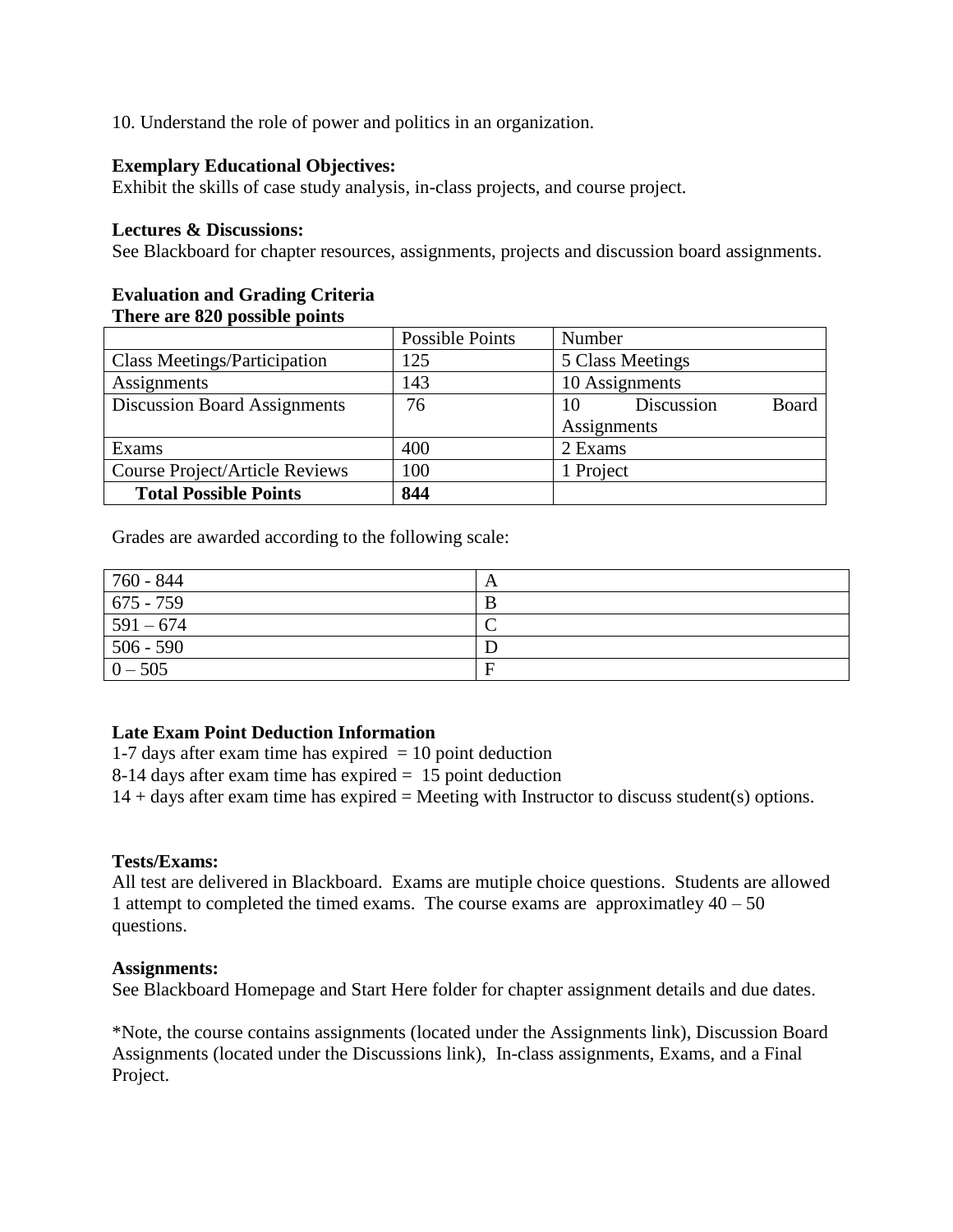#### **Other Course Requirements:**

 $N/A$ 

# **Student Responsibilities/Expectations:**

Students are expected to attend all classes, complete assignments as required, and participate in case presentations and group discussions.

### **General Information:**

Several elements are essential for your success in this course. You will need to understand these fully prior to starting the course:

- 1. Keeping up with the schedule is essential to your success. Your personal schedule must allow you to keep up with the due dates for the readings, assignments, class meetings, exams, and project. Some work is difficult or even impossible to make up (such as class participation, chapter assignments, and discussion with others), so you must plan your schedule carefully. This course does have an attendance policy and if you are absent you will have points deducted from your final course grade.
- 2. You must have continuous access to a working and dependable computer and Internet provider.
- 3. **The following study sequence will maximize your chances for mastering each lesson in this course:**

1) Come to class prepared!! Read assigned material in the textbook and complete all unit assignments as scheduled prior to each class meeting.

- 2) Review the learning objectives and PowerPoints.
- 3) Complete and submit Assignments, Discussion Board Assignments, Exams, and Course Project. **These will count toward to your course grade**
- 4) Be sure to contact your instructor when you have questions or need help.

# **Communication:**

- In-Class
- Via NTCC e-mail address (jcooper@ntcc.edu)
- Via Instructor Cell Phone -Use the Remind app to text instructor

# **NTCC Academic Honesty Statement:**

- *Students are expected to complete course work in an honest manner, using their intellects and resources designated as allowable by the course instructor.*
- *NTCC upholds the highest standards of academic integrity. This course will follow the NTCC Academic Honesty policy stated in the Student Handbook for any and all violations of academic integrity. If any plagiarism occurs in the course—on assignments, discussions, or course paper—an F will be given for the final course grade. For your convenience the NTCC academic ethics policy is listed below.*

# **Academic Ethics:**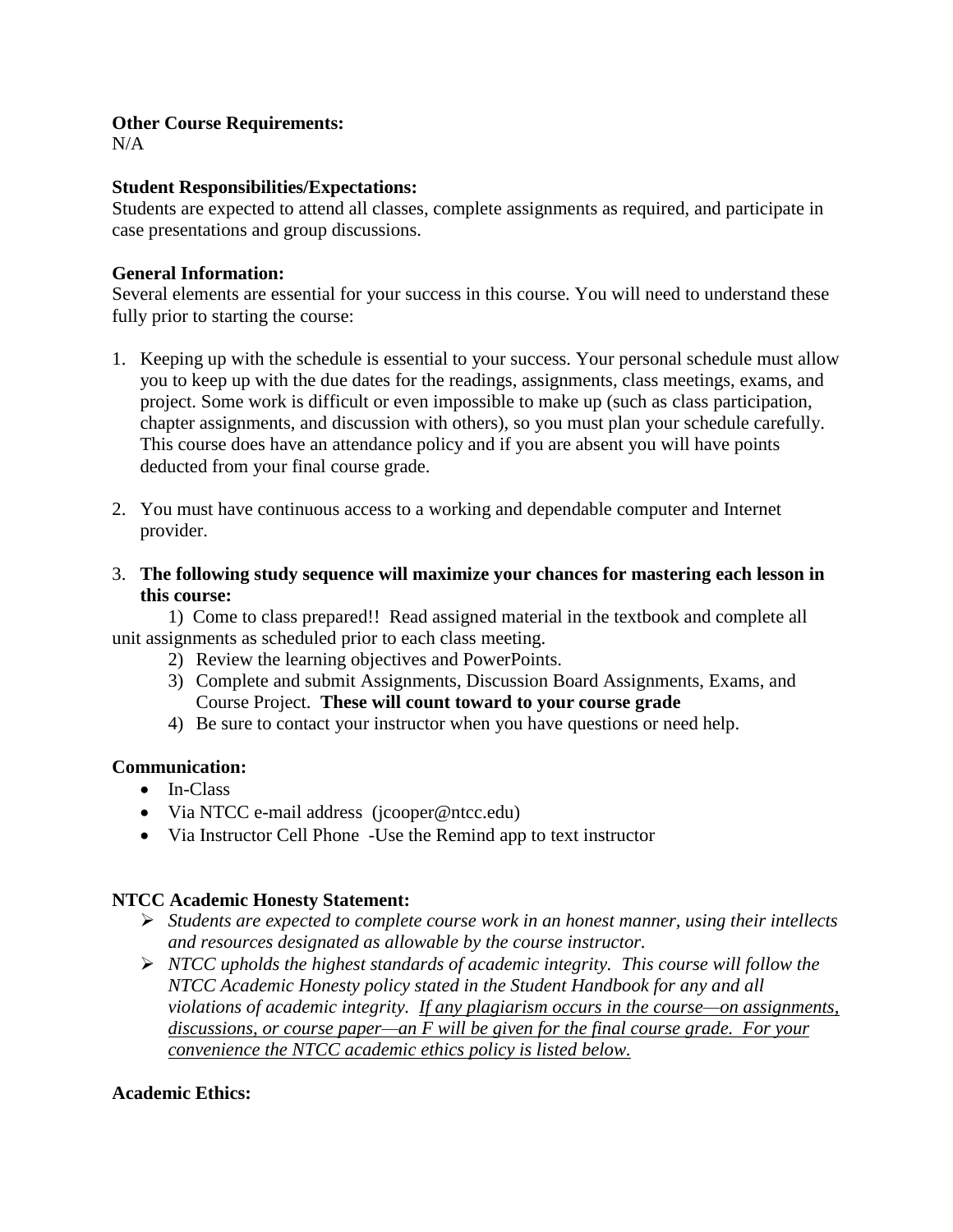*Northeast Texas Community College may initiate disciplinary proceedings against a student accused of scholastic dishonesty. Scholastic dishonesty includes, but is not limited to, statements, acts, or omissions related to applications for enrollment or the award of a degree, and/or the submission as one's own work material that is not one's own. Scholastic dishonesty may involve, but is not limited to, one or more of the following acts: cheating, plagiarism, collusion, use of annotated texts or teacher's editions, and/or falsifying academic records. Any violations of the above will result in an F in the course.*

*Plagiarism is defined as the appropriation of any person's work and the unacknowledged incorporation of that work in one's own work offered for credit.*

*Cheating is defined to include the following: copying from another students paper; using materials during a test not authorized by the person giving the test; collaborating with any other person during the test without permission; knowingly obtaining, using, buying, selling, transporting, or soliciting in whole or in part the content of test not yet administered; substituting for another student or permitting any other person to substitute for oneself; copying computer or Internet files, using someone else's work for assignments as if it were one's own, or any other dishonest means of attempting to fulfill the requirements of a course.*

*Collusion is defined as the unauthorized collaboration with any person in preparing work offered for credit.*

#### **ADA Statement:**

It is the policy of NTCC to provide reasonable accommodations for qualified individuals who are students with disabilities. This College will adhere to all applicable federal, state, and local laws, regulations, and guidelines with respect to providing reasonable accommodations as required to afford equal educational opportunity. It is the student's responsibility to arrange an appointment with a College counselor to obtain a Request for Accommodations form. For more information, please refer to the NTCC Catalog or Student Handbook.

# **Family Educational Rights And Privacy Act** (**Ferpa**):

The Family Educational Rights and Privacy Act (FERPA) is a federal law that protects the privacy of student education records. The law applies to all schools that receive funds under an applicable program of the U.S. Department of Education. FERPA gives parents certain rights with respect to their children's educational records. These rights transfer to the student when he or she attends a school beyond the high school level. Students to whom the rights have transferred are considered "eligible students." In essence, a parent has no legal right to obtain information concerning the child's college records without the written consent of the student. In compliance with FERPA, information classified as "directory information" may be released to the general public without the written consent of the student unless the student makes a request in writing. Directory information is defined as: the student's name, permanent address and/or local address, telephone listing, dates of attendance, most recent previous education institution attended, other information including major, field of study, degrees, awards received, and participation in officially recognized activities/sports.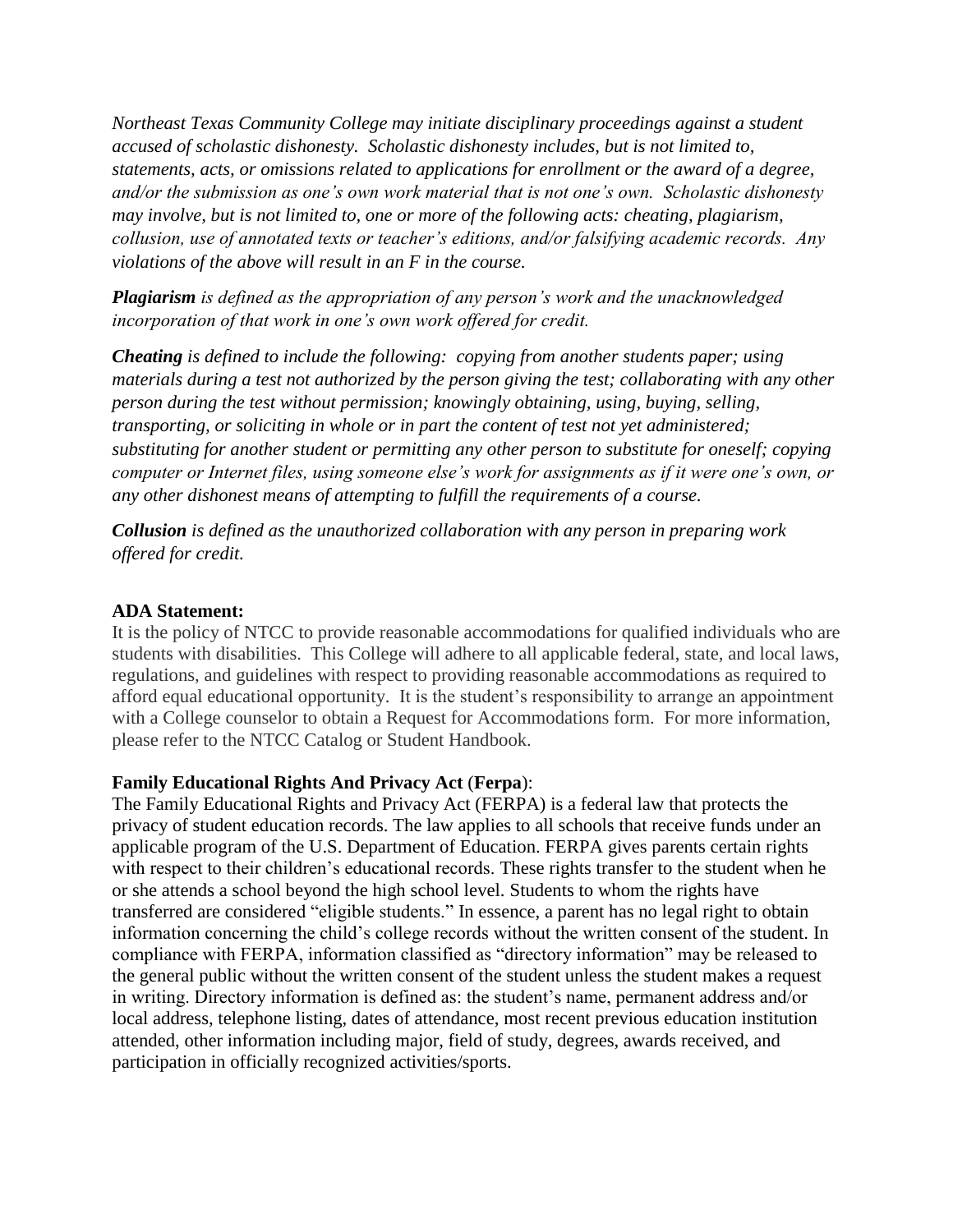# **Course Assignment Procedures Assessment/Evaluation and Grading:**

There will be two exams, assignments, discussion board assignments, a project, in-class exercises and problems and attendance/participation grades.

#### **Exams:**

Exams will include multiple-choice questions and each exam is worth 200 points. No exam grades will be dropped. The exams will be timed (1.5 hours).Please see the course schedule attached to this syllabus for dates.

#### **Assignments:**

The course contains 10 Assignments. The Assignments are located under the Assignment link in Blackboard.

#### **Discussion Board Assignments:**

The course contains 10 Discussion Board Assignments. The Discussion Board Assignments are located under the Discussions link in Blackboard.

# **In Class Assignments and Participation:**

There are 5 course meetings. Each meeting will include an in-class activity. Rubrics will be used to allocate the participation points for each class section.

# **Course Project/Article Review:**

View the article review project assignment located Blackboard (located in the Assignments link). This project should be submitted through the assignment link prior to due date. Check the Start Here folder for project due date.

Article reviews should contain the following:

1. One - two paragraphs providing an overview of the article

2. Four - Six paragraphs (minimum) paragraphs that link the article components and outcomes to leadership topics.

3. The review should clearly connect the article to the course/text and compare and/or contrast article findings to leadership theory or theories presented in the course.

4. A conclusion (one to two paragraphs)

5. A reference section (all facts, figures, must be cited and references should be provided)